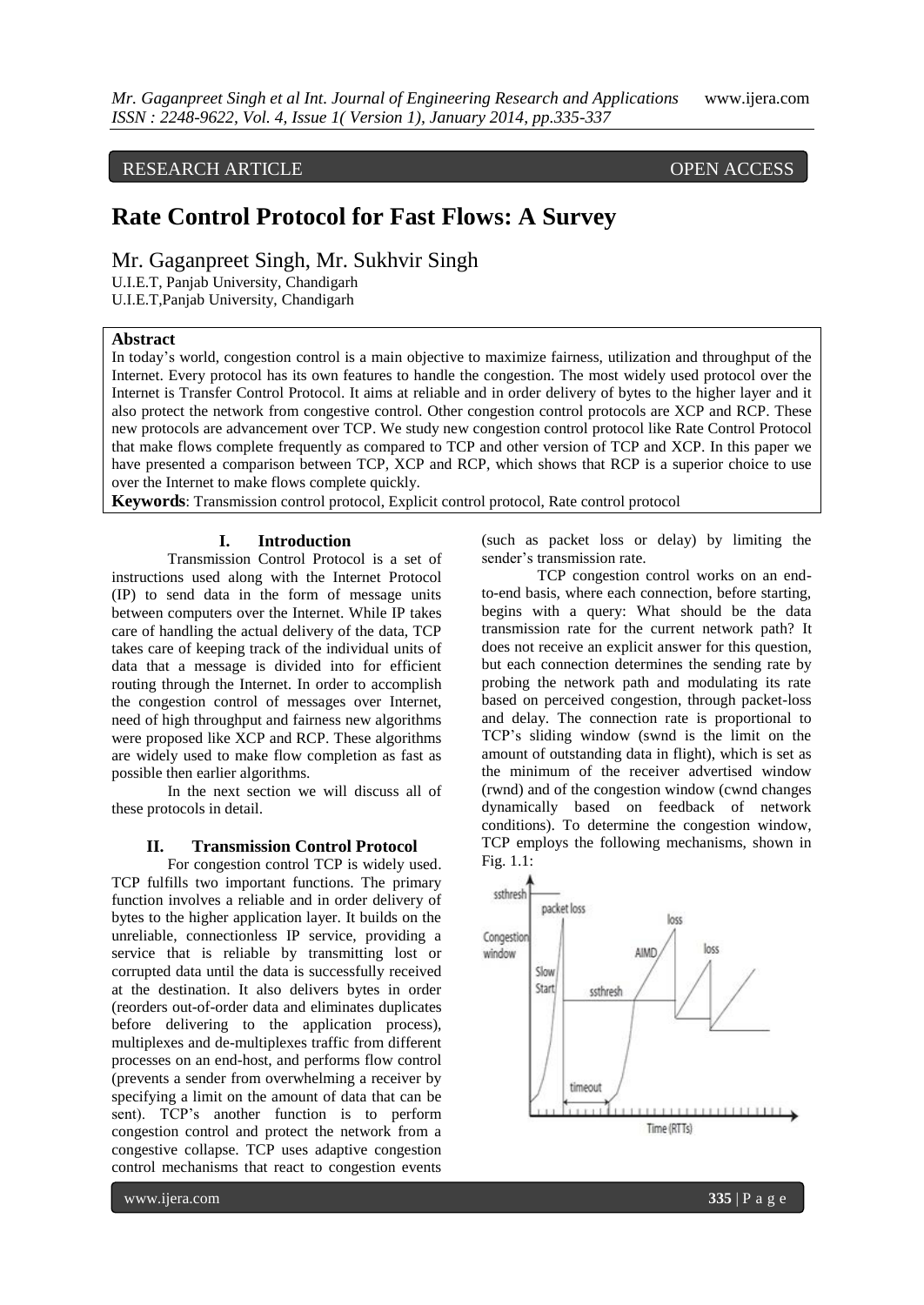#### **Figure 1.1: TCP's congestion control mechanisms: Slow-start and Addictive Increase Multiplicative Decrease (AIMD)[8].**

Each TCP connection starts with a pre-configured small initial congestion window (no larger than 4 Maximum Segment Size (MSS)), and probes the network for available bandwidth using the Slow-Start procedure. TCP exits Slow-Start to enter the Congestion Avoidance phase, where it continues to probe for available bandwidth, but more cautiously than in Slow-Start. The four most commonly used variants are given below:

- 1. TCP Tahoe
- 2. TCP Reno
- 3. TCP New Reno
- 4. TCP SACK

Problems with TCP [4][5][6]:

- 1. In a high bandwidth-delay product environment TCP's additive increase of one packet per round-trip time means flows will take a long time to acquire any spare capacity.
- 2. TCP relies on packet-loss feedback to modulate its sending rate. The end-to-end loss probability needs to be impractically small for a TCP flow to be able to sustain a large equilibrium window, making it hard for a high-speed connection to obtain a large throughput in a high bandwidthdelay environment.
- 3. TCP gets confused by lossy links. It uses packet loss as a binary indicator of conges-tion, treating lossy links, such as wireless, as congested networks and under-utilizing them.
- 4. TCP shares bandwidth inversely proportional to the round-trip times.
- 5. TCP flows with long round-trip times (RTT), such as those going through satellite links, have difficulty obtaining their fair share of bandwidth on a bottleneck link.
- 6. TCP's Slow-Start makes short flows last much longer than necessary. Even if a flow is capable of completing within one round-trip time, TCP's Slow-Start makes it take multiple round-trip times to find its fair share rate.

#### **III. eXplicit Control Protocol**

Using the protocol for large data transfers in high bandwidth-delay networks is known as eXplicit Control Protocol [3]. XCP works by involving the routers in congestion control. The network explicitly tells the receiver the state of congestion and how to react to it. This allows senders to adjust their windows based on the precise feedback information. XCP carries the per-flow congestion state in packets, requiring no per-flow state in routers. XCP senders specify a desired throughput increase in packet congestion headers,

which the routers modify to give a bandwidth increment or decrement based on the link congestion conditions. The novelty in XCP is the concept of decoupling the link efficiency control from the flow fairness control. XCP controls link utilization by adjusting its aggressiveness to the spare bandwidth and the feedback control delay, thus achieving stability and efficiency even for large bandwidthdelay product networks. It controls fairness by (conservatively) managing the bandwidth distribution among flows.

More specifically, it reclaims bandwidth from flows with rates above their fair share and distributes it to flows with lower rates. New XCP flows start with a small window size and thereafter receive a window increment/decrement. At any time, XCP flows can have different window sizes, different round-trip times, and different rates. XCP continuously tries to converge to the point where the link is efficiently utilized and all flows have their fair-share rate.

#### **IV. Rate Control Protocol [8]**

In the basic RCP algorithm a router maintains a single rate, R(t), for every link. The router "stamps" R(t) on every passing packet (unless it already carries a slower value). The receiver sends the value back to the sender so that it knows the slowest (or bottleneck) rate along the path. In this way, the sender quickly finds out the rate it should be using (without the need for slow-start). The router updates R(t) approximately once per roundtrip time (RTT), and strives to emulate processor sharing among flows. There are four main features of RCP that make it an appealing and practical congestion control algorithm.

- RCP is inherently fair (all flows at a bottleneck receive the same rate).
- RCP's flow completion times are often one to two orders of magnitude shorter than those of TCP-Sack and XCP, and close to what flows would have achieved if they were ideally processor-shared. This is because RCP allows flows to jump-start to the correct rate (because even connection set-up packets are stamped with the fair-share rate). Even short-lived flows that perform badly under TCP (because they never leave slow-start) will finish quickly with RCP. And equally importantly, RCP allows flows to adapt quickly to dynamic network conditions in that it quickly grabs spare capacity when available and backs off by the right amount when there is congestion, so flows do not waste RTTs in figuring out their transmission rate.
- There is no per-flow state or per-flow queuing.